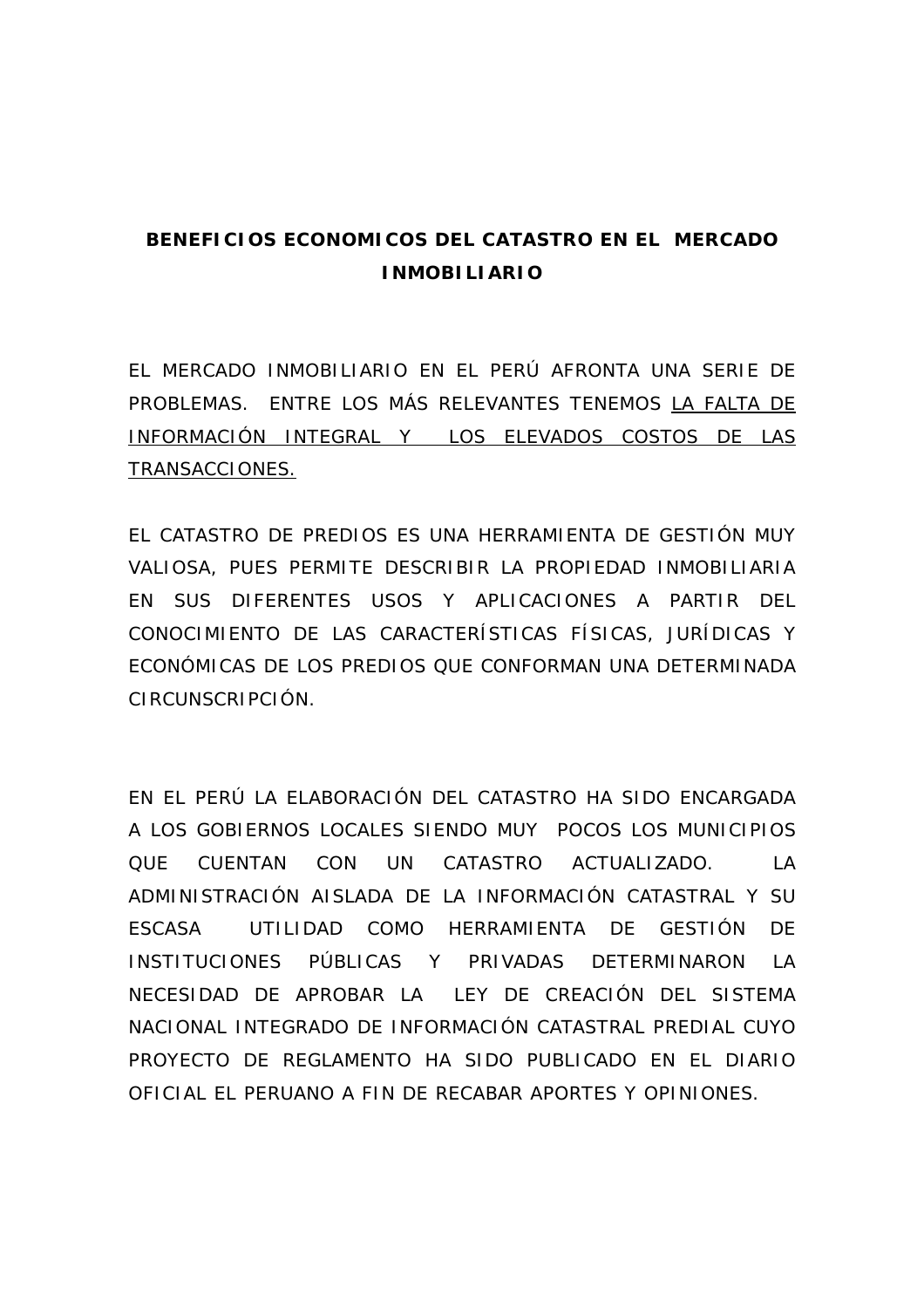LOS RESULTADOS DE UNA ADMINISTRACIÓN INTEGRADA DE LA INFORMACIÓN CATASTRAL Y DE SU VINCULACIÓN CON EL REGISTRO DE PREDIOS NO TENDRÁN ÚNICAMENTE LOS EFECTOS ADMINISTRATIVOS PROPIOS DE UN CATASTRO MUNICIPAL SINO TENDRÁN ADEMÁS PLENOS EFECTOS LEGALES POR LO QUE SU IMPACTO EN EL MERCADO INMOBILIARIO SERÁ ALTAMENTE FAVORABLE.

UN CIUDADANO QUE EN LA ACTUALIDAD NECESITA OBTENER INFORMACIÓN DE UN DETERMINADO PREDIO COMO PASO PREVIO A LA REALIZACIÓN DE UNA TRANSFERENCIA DEBERÁ RECORRER DISTINTAS INSTITUCIONES PÚBLICAS, EN CADA UNA DE LAS CUALES ABONARÁ EL PAGO DE DERECHOS CORRESPONDIENTES:

- A LA MUNICIPALIDAD PROVINCIAL PARA OBTENER EL CERTIFICADO DE ZONIFICACIÓN Y VÍAS.
- A LA GERENCIA DE CATASTRO DE LA MUNICIPALIDAD DISTRITAL PARA LA OBTENCIÓN DEL CERTIFICADO CATASTRAL
- A LA GERENCIA DE RENTAS DE LA MUNICIPALIDAD DISTRITAL PARA OBTENER LA INFORMACION SOBRE EL ESTADO DEL CONTRIBUYENTE CON RELACIÓN AL CUMPLIMIENTO DE SUS OBLIGACIONES TRIBUTARIAS
- AL INSTITUTO NACIONAL DE CULTURA PARA OBTENER LA CALIFICACIÓN DEL PREDIO EN LO QUE RESPECTA A SU CONDICIÓN DE MONUMENTO HISTÓRICO.
- A LA DIRECCIÓN DE TRANSPORTE URBANO DE LA MUNICIPALIDAD PROVINCIAL PARA LA OBTENCIÓN DE LA INFORMACIÓN CORRESPON DIENTE A LA DETERMINACIÓN DE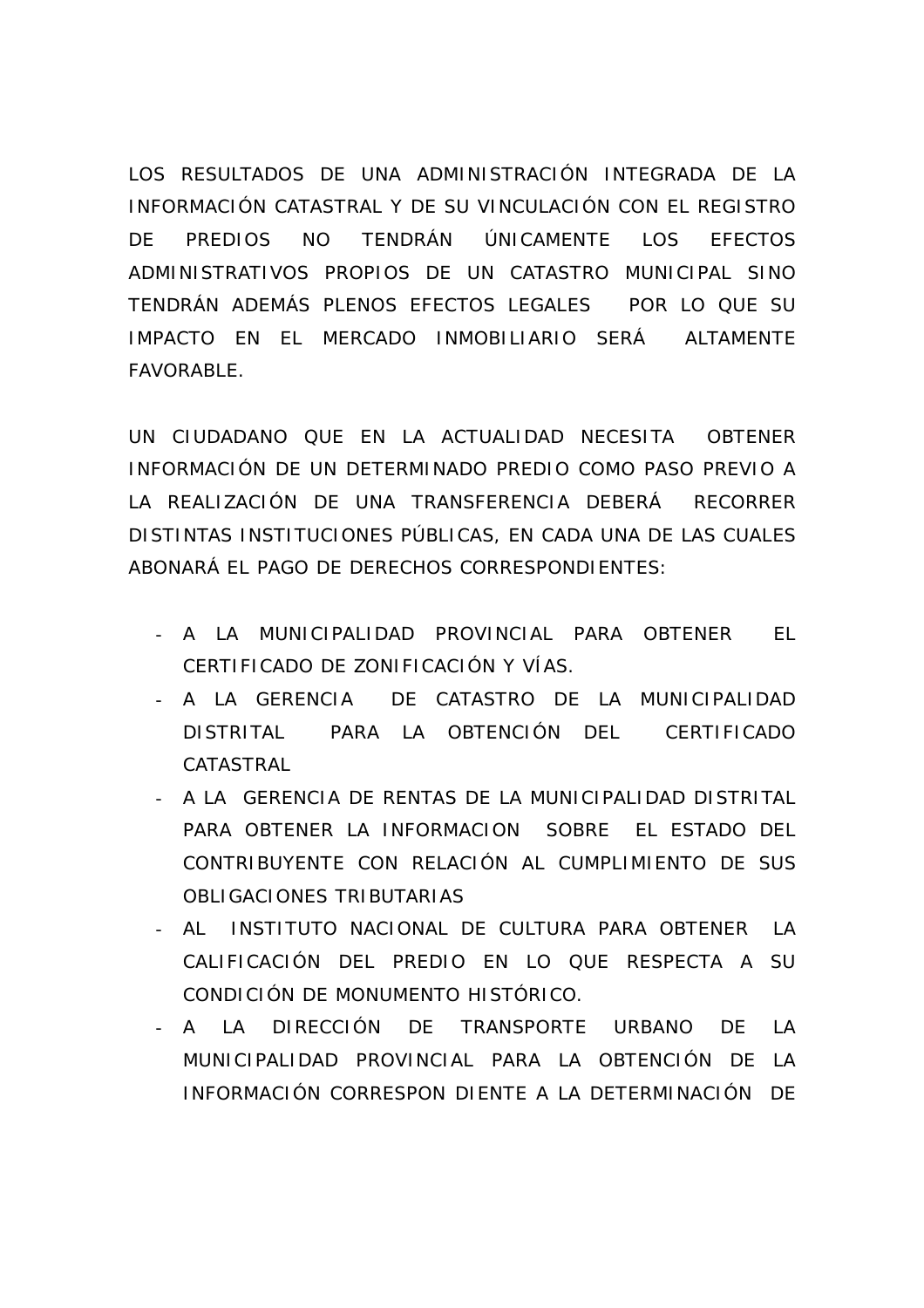AFECTACIONES PARA VÍAS EXPRESAS, COLECTORAS Y ARTERIALES.

- A LA DIRECCIÓN DE TRANSPORTE DE LA MUNICIPALIDAD DISTRITAL PARA LA OBTENCIÓN DE LA INFORMACIÓN CORRESPONDIENTE A LAS AFECTACIONES DE VÍAS DE CARÁCTER LOCAL.
- A LA OFICINA DE REGISTROS PARA LA INVESTIGACIÓN DEL TRACTO SUCESIVO DE PROPIEDAD SIEMPRE Y CUANDO LAS TRANSFERENCIAS SOBRE EL PREDIO HAYAN SIDO DEBIDAMENTE INSCRITAS.
- A LAS MUNICIPALIDADES PROVINCIALES O DISTRITALES PARA CONSTATAR SI EL TERRENO ESTA HABILITADO
- A LAS EMPRESA PRESADORAS DE SERVICIOS PUBLICOS PARA CONOCER SI EL AREA CUENTA CON FACTIBILIDAD DE **SERVICIOS**
- AL PETT O AL COFOPRI EN CASO DE TRATARSE DE TERRENOS RUSTICOS O UBICADOS EN ASENTAMIENTOS INFORMALES
- FINALMENTE DEBERA CONTRATARSE A UN TOPOGRAFO QUE ESPECIFIQUE ÁREA Y LINDEROS DEL TERRENO PUES TODO LA INFORMACIÓN ANTERIOR PUEDE ESTAR EQUIVOCADA
- ADICIONALMENTE DEBEMOS AVERIGUAR SI ES ZONA PROTEGIDA, PARQUE NATURAL, BOSQUE U OTRO SIMIOAR, DE SER EL CASO.
- SI ES ZONA DE SEGURIDAD NACIONAL, RESERVADA POR LOS INSTITUTOS ARMADOS O ZONA ESTATEGICA.
- SI ES AREA RESERVADA PARA PROYECTOS (GAS, EXPLOTACION DE OTROS RECURSOS NATURALES, AEROPUERTOS, ETC)
- ACUDIR A LOS ORGANISMOS PUBLICOS CORRESPONDIENTES A DENUNCIOS U CONCESIONES MINERAS, COMO EL INACC A FIN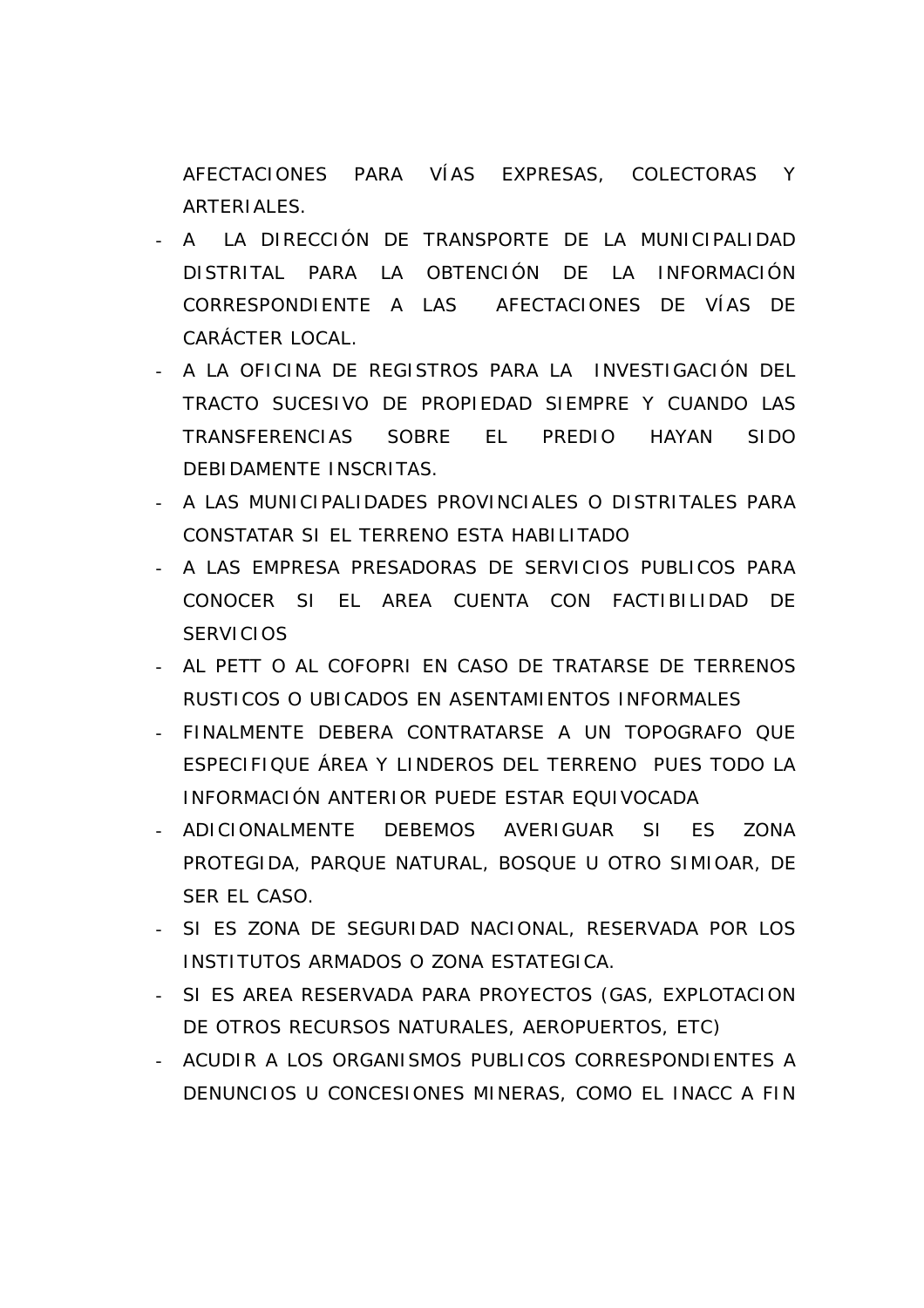DE VERIFICAR SI EL DERECHO DE PROPIEDAD ESTA SOBRE UN DERECHO MINERO.

- VERIFICAR SI EXISTEN DUPLICIDADES REGISTRALES O MAS DE UNA INMATRICULACION SOBRE EL MISMO PREDIO.

FINALMENTE LOS COSTOS DE TRANSACCION PUEDEN SER TAN ALTOS QUE TERMINAN POR DESANIMAR A LA MAYORIA DE LOS INVERSIONISTAS PRIVADOS A LLEVAR A CABO PROYECTOS INMOBILIARIOS DEBIDO AL ENCARECIMIENTO DE LA TRANSACCION A CONSECUENCIA DEL COSTO DE LOS TRAMITES LEGALES A FIN DE RECABAR LA MULTIPLE INFORMACION NECESARIA PARA PODER INVERTIR CON SEGURIDAD JURIDICA. LA SEGUNDA CONSECUENCIA ES SIMPLEMENTE LLEVAR A CABO LAS TRANSACCIONES JURIDICAS AL MARGEN DE LA LEY, ESTO ES EN LA LINEA DE LA INFORMALIDAD CON LOS ALTOS COSTOS QUE ESTA A SU VEZ CONLLEVA.

UN BUEN SISTEMA DE CATASTRO UNIFICADO RELACIONADO CON EL REGISTRO DE PREDIOS, INCLUSIVE DEBERA TENER UN SISTEMA EFICIENTE DE INSCRIPCION DE DECLARATORIAS DE FABRICA, LAS MISMAS QUE DEBIDAMENTE VALORIZADAS A TRAVES DE LAS NORMAS NACIONALES PUEDEN OTORGAR VALORES REFERENCIALES DE LA BASE IMPONIBLE DEL IMPUESTO PREDIAL Y ASI EVITAR LOS GRAVES ABUSOS Y TASAS CONFISCATORIAS QUE A LA FECHA COBRAN ALGUNAS MUNICIPALIDADES DISTRITALES.

ESTE RECORRIDO PODRÁ EVITARSE A PARTIR DE LA ADMINISTRACIÓN DE UNA ÚNICA BASE DE DATOS CONTENIDA EN LAS FICHAS CATASTRALES ESTANDARIZADAS Y APROBADAS DE

-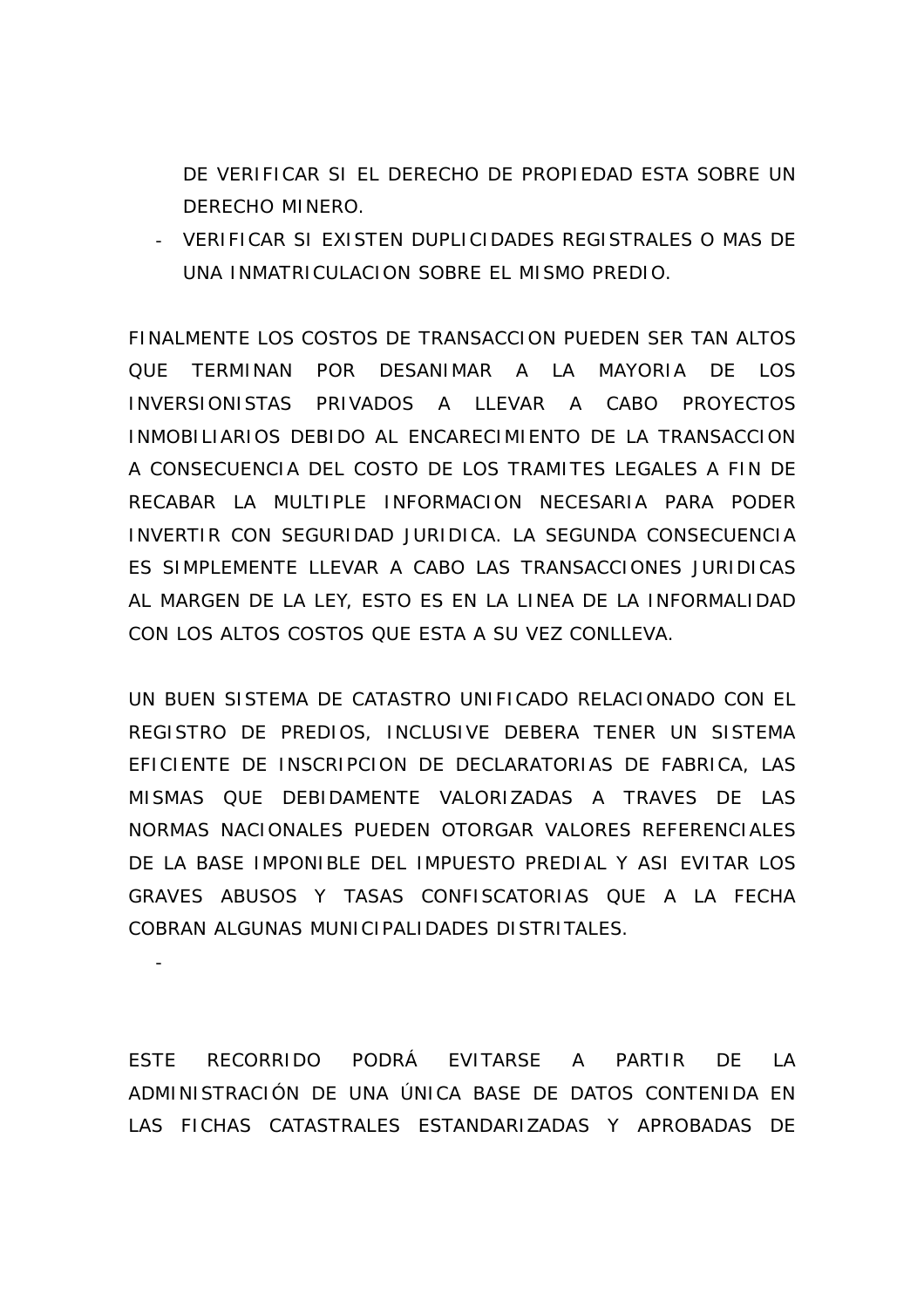ACUERDO A LEY POR EL CONSEJO NACIONAL DE CATASTRO Y QUE SIGNIFICARÁ AHORRO EN TIEMPO Y DINERO TANTO PARA EL ESTADO COMO PARA LA INVERSIÓN PRIVADA NACIONAL E INTERNACIONAL DE LOS PARTICULARES.

PERO EL PROBLEMA NO SOLO ESTÁ EN EL RECORRIDO QUE DEBE REALIZAR UN CIUDADANO QUE DESEA OBTENER INFORMACIÓN SOBRE UN DETERMINADO PREDIO, LAS MAYORES DIFICULTADES SE PRESENTAN POR EJEMPLO:

- CUANDO EL PROPIETARIO INSCRITO EN REGISTROS ES UNO Y EL POSEEEDOR OTRO
- CUANDO EXISTE SUPERPOSICIÓN DE ÁREAS
- CUANDO EXISTE DUPLICIDAD DE PARTIDAS REGÍSTRALES CON INSCRIPCIONES COMPATIBLES,
- CUANDO EXISTE DUPLICIDAD DE PARTIDAS CON INSCRIPCIONES INCOMPATIBLES Y DE OPOSICIÓN.
- CUANDO EXISTEN DIFERENCIAS DE ÁREAS Y LINDEROS EN LOS REGISTROS MUNICIPALES Y EN EL REGISTRO DE PREDIOS.
- CUANDO LOS PREDIOS NO HAN SIDO INMATRICULADOS O
- CUANDO EXISTEN LITIGIOS JUDICIALES.

LA SOLUCIÓN A CADA UNO DE LOS PROBLEMAS CITADOS IMPLICA LA REALIZACIÓN DE PROCESOS DE RECTIFICACIÓN DE ÁREAS Y LINDEROS, ANULACIÓN DE PARTIDAS, CIERRE DE PARTIDAS REGISTRALES, ENTRE OTROS PROCESOS EN LOS QUE SE PREVÉ LA PARTICIPACIÓN DE MAS DE UNA INSTITUCIÓN (MUNICIPALIDAD, NOTARIO PÚBLICO, REGISTROS PÚBLICOS) Y QUE POR SU DURACIÓN Y ELEVADO COSTO CONTRIBUYEN AL DEBILITAMIENTO DEL MERCADO INMOBILIARIO.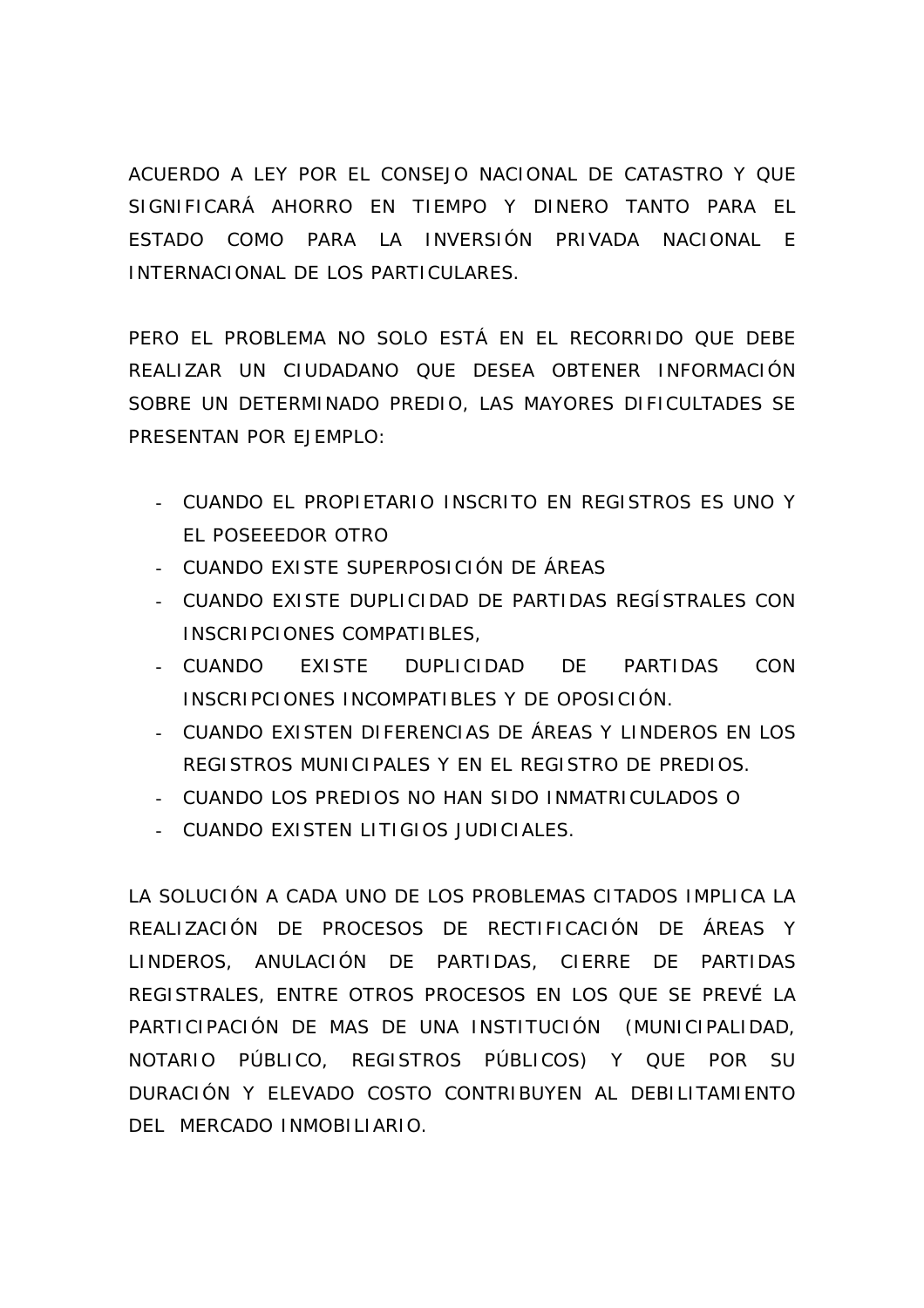LA SEGURIDAD JURÍDICA QUE DEBE OTORGAR EL ESTADO SERÁ MAYOR CUANDO SE ADMINISTRE UNA SOLA BASE DE DATOS CATASTRALES Y ÉSTA SE ENCUENTRE VINCULADA AL REGISTRO DE PREDIOS. EL DERECHO DE PROPIEDAD SERA INDISCUTIBLE CUANDO EXISTA PLENA COINCIDENCIA ENTRE LA DOCUMENTACIÓN CATASTRAL ELABORADA REFERIDA LA REGISTRO DE PREDIOS Y LA REALIDAD

POR ELLO ES MUY IMPORTANTE COMPLEMENTAR LA LEY DE CREACIÓN DEL SISTEMA NACIONAL INTEGRADO DE CATASTRO, CON UNA LEY QUE PERMITA EL SANEAMIENTO LEGAL DE LA PROPIEDAD POR MEDIO DE MECANISMOS FACILITADORES EN EL PROCESO DE ACTUALIZACIÓN DEL CATASTRO.

LA PARTICIPACIÓN DE VERIFICADORES AD HOC EN EL PROCESO DE REGULARIZACIÓN DE LAS EDIFICACIONES APROBADO MEDIANTE LA LEY 27157 HA SIDO EXITOSO Y PUEDE SER APLICADO PARA EFECTOS DEL SANEAMIENTO Y ACTUALIZACIÓN DE LA INFORMACIÓN CATASTRAL MEDIANTE EL SINCERAMIENTO DE LA REALIDAD. EL OBJETIVO PLANTEADO ES QUE A TRAVES DE PROCESOS SIMILARES A LOS DE LA REFERIDA LEY SE LOGRE LA COINCIDENCIA ENTRE LA REALIDAD CATASTRAL Y LA INFORMACIÓN REGISTRAL.

EN ESTOS CASOS LA INFORMACIÓN PROVENIENTE DE UN LEVANTAMIENTO CATASTRAL DEBE PRIMAR SOBRE TÍTULOS INSCRITOS EN TIEMPOS EN LOS QUE SE INSCRIBIAN LAS PROPIEDADES EN BASE A PLANOS QUE NO CONTABAN CON NINGUN TIPO DE GEO REFERENCIA.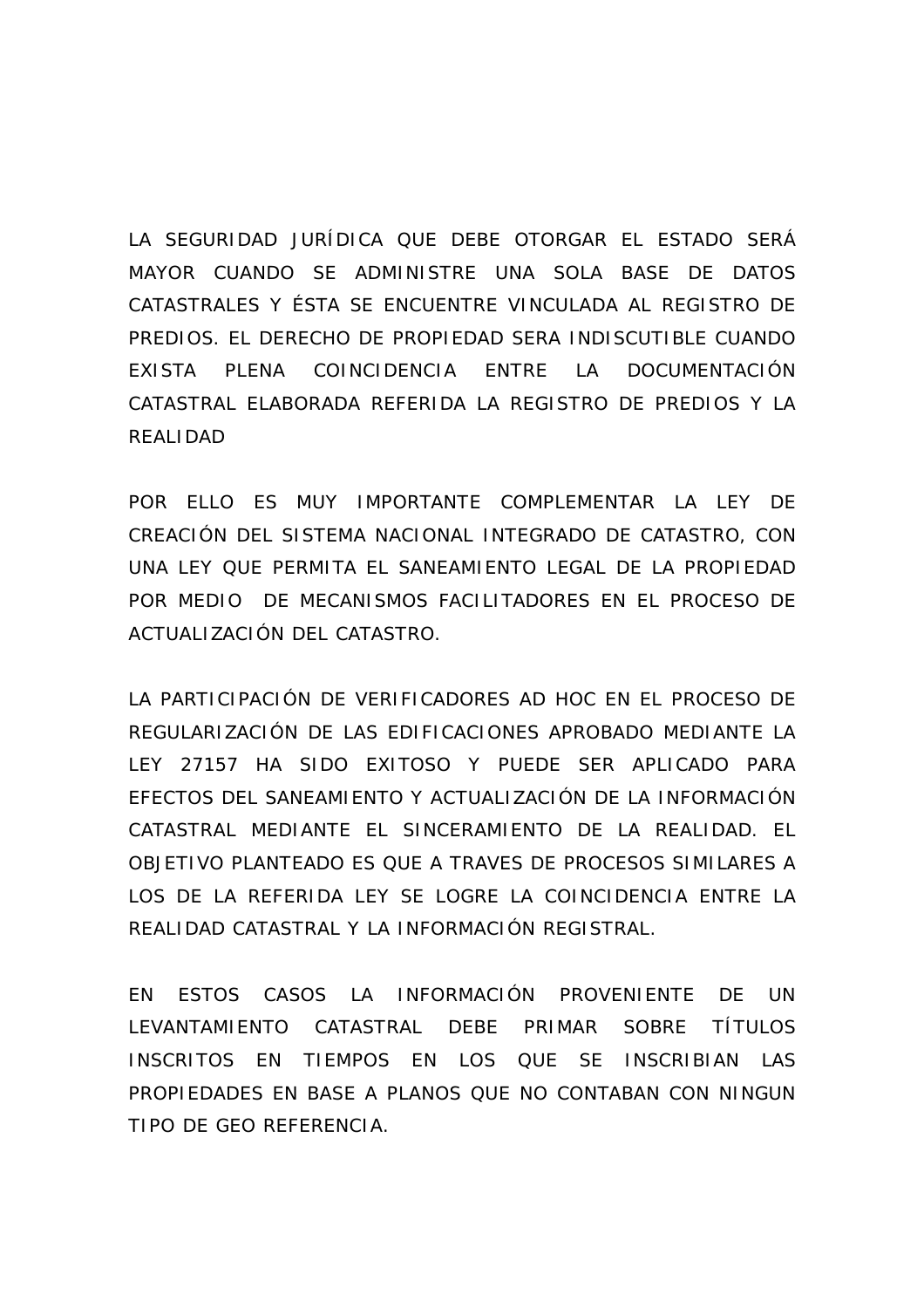ES IMPORTANTE SEÑALAR QUE UNICAMENTE UN REGISTRO DE PREDIOS QUE ESTE RESPALDADO POR CATASTRO O UN CATASTRO CON VINCULACIÓN REGISTRAL PODRÁN OTORGAR UNA SEGURIDAD JURÍDICA Y EL SINCERAMIENTO EN LAS TITULARIDADES SOBRE PREDIOS QUE EL MERCADO INMOBILIARIO REQUIERE.

LOS BENEFICIOS SON DIRECTOS PARA LOS CIUDADANOS QUE NO TENDRÁN QUE RECORRER TANTAS OFICINAS PÚBLICAS GASTANDO TIEMPO Y DINERO PARA OBTENER INFORMACIÓN SOBRE UN DETERMINADO PREDIO.

UN TEMA RELEVANTE PARA LA UTILIDAD DE LA INFORMACIÓN CATASTRAL ES SU PERMANENTE ACTUALIZACIÓN. ESTA DEBE REALIZARSE POR PROCEDIMIENTOS INFORMATIZADOS APORTADOS POR LAS DECLARACIONES DE LAS ALTERACIONES CATASTRALES QUE PRESENTAN LOS TITULARES, LOS PROCESOS DE REVISIONES Y RENOVACIONES CATASTRALES, LA INFORMACIÓN QUE SUMINISTRAN LOS GOBIERNOS LOCALES, LAS OFICINAS DE REGISTRO DE PREDIOS Y NOTARÍAS.

POR ELLO ES IMPORTANTE QUE TODOS LOS ACTOS JURIDICOS LLEVADOS A CABO POR PARTICULARES A TRAVÉS DE MINUTAS O FORMULARIOS REGÍSTRALES SEAN INSCRITOS EN EL REGISTRO DE PREDIOS CONJUNTAMENTE CON LA BASE GEO REFERENCIADA.

ASI MISMO TODOS LOS ACTOS ADMINISTRATIVOS SEAN INDEPENDIZACIÓN, SUB DIVISIÓN, AFECTACIÓN DE VIAS, HABILITACIONES URBANAS ENTRE OTROS DEBERÁN SER COMUNICADOS INMEDIATAMENTE A LA SUNARP PARA EL MANTENIMIENTO Y ACTUALIZACIÓN DE LA BASE CATASTRAL.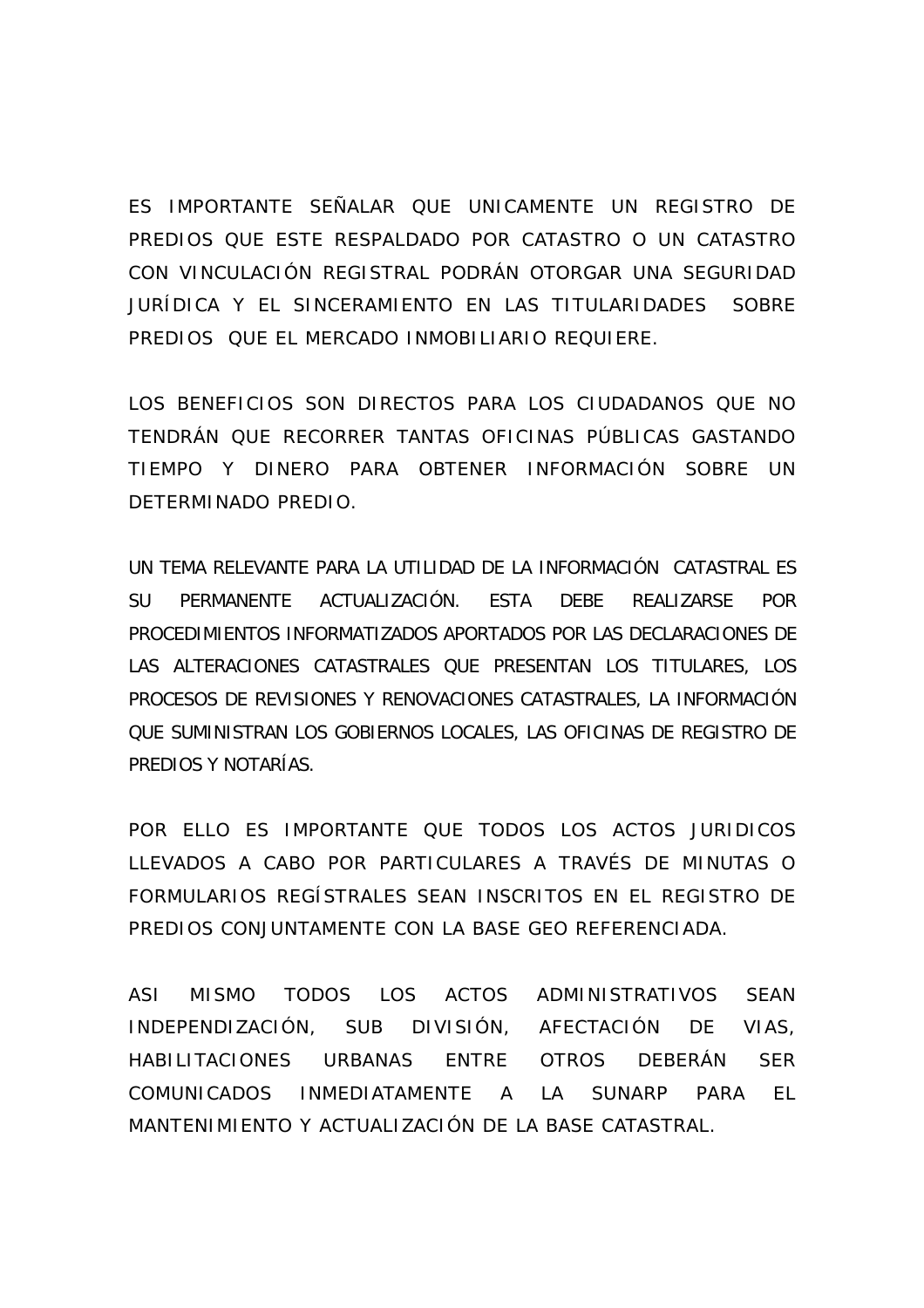LOS NOTARIOS TIENEN UN ROL PREPONDERANTE EN LA ACTUALIZACIÓN DE LA INFORMACIÓN CATASTRAL, POR ELLO LA LEY PREVE LA INTERCONEXIÓN DE LAS OFICINAS DE NOTARIOS DE FORMA TAL QUE CADA ACTO JURÍDICO SOBRE PREDIOS EN EL QUE INTERVENGAN, DEBERÁ SER TRANSMITIDO CON LA GARANTÍA DE LA FIRMA DIGITAL.

ASIMISMO LA PARTICIPACIÓN ACTIVA Y COLABORACIÓN DE ENTIDADES ADMINISTRATIVAS QUE TENGAN RELACIÓN CON PREDIOS: PETT, COFOPRI, MINISTERIO DE VIVIENDA, MUNICIPALIDADES, EMAPE, MINISTERIO DE ENERGIA Y MINAS PARA EL CASO DE SERVIDUMBRES Y CON LA INFORMACIÓN OTORGADA POR LAS EMPRESAS PRESTADORAS DE SERVICIOS PÚBLICOS TALES COMO TELEFONICA, GAS DE CAMISEA, SEDAPAL, ENTRE OTRAS.

LA INFORMACIÓN QUE CONTIENE EL CERTIFICADO CATASTRAL PERMITIRÁ ADEMÁS DE CONOCER EL ÁREA, LINDEROS, MEDIDAS PERIMÉTRICAS REGISTRALES, CARGAS Y GRAVÁMENES VIGENTES, USOS URBANOS DEL PREDIO, PÉRMITE CONTAR CON LA CARTOGRAFÍA DEBIDAMENTE REFERENCIADA CON LA RED GEODÉSICA NACIONAL. ASIMISMO SE HA PREVISTO OFRECER INFORMACIÓN COMPLEMENTARIA ADICIONAL TAL COMO:

- AREAS Y LINDEROS DE TODOS LOS PREDIOS COLINDANTES.
- TITULARES DE PROPIEDAD Y/O SUPERFICIE DE DICHOS PREDIOS.
- USOS URBANOS
- TODA AQUELLA INFORMACIÓN DISPONIBLE EN LA BASE DE DATOS CATASTRAL.